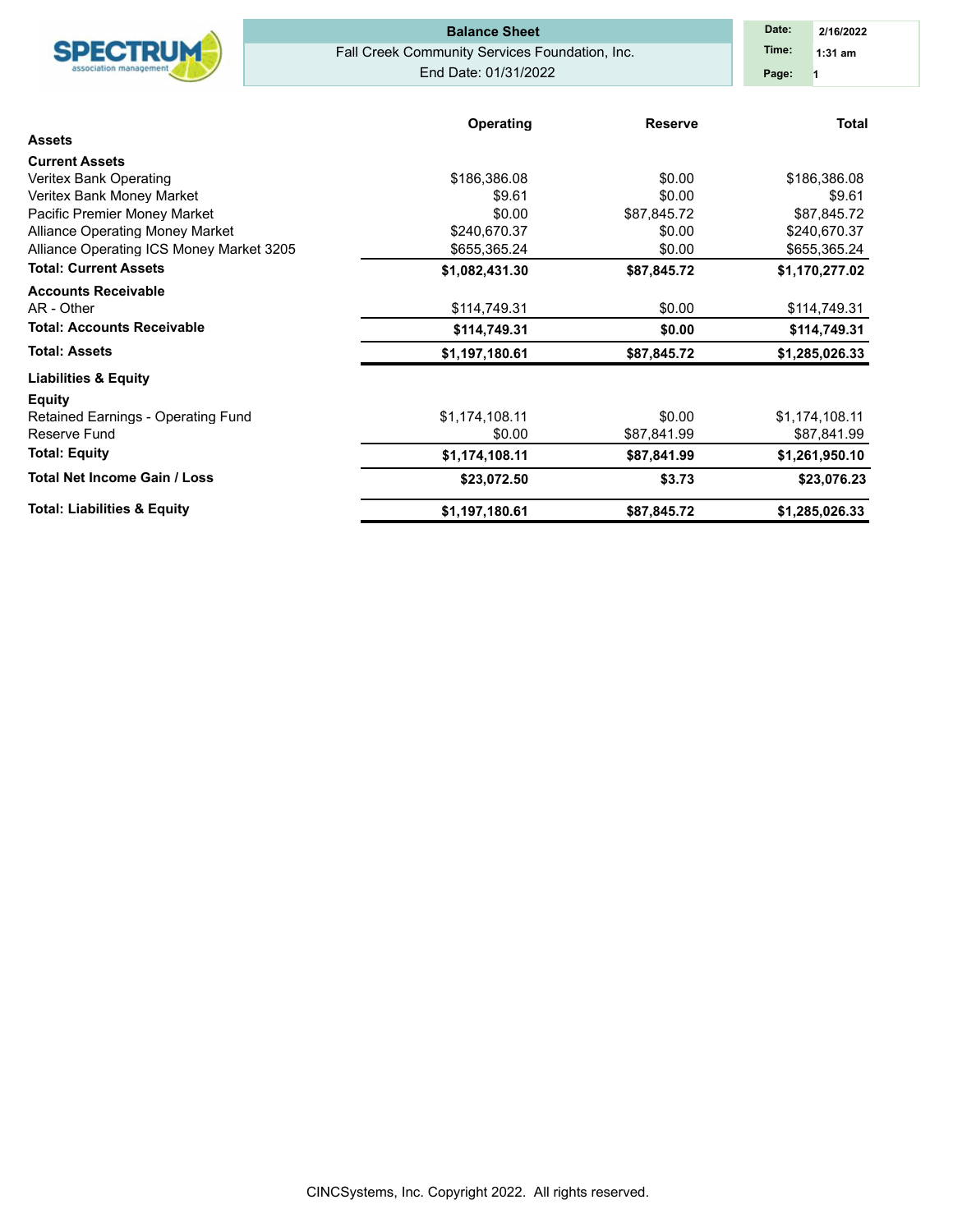| Fall Creek Community Services Foundation, Inc.<br>$1:31$ am<br>Time:<br>association management<br>Page:<br>01/31/2022 | <b>SPECTRUM</b> | <b>Income Statement</b> | Date: | 2/16/2022 |
|-----------------------------------------------------------------------------------------------------------------------|-----------------|-------------------------|-------|-----------|
|                                                                                                                       |                 |                         |       |           |
|                                                                                                                       |                 |                         |       |           |

|                                     |               | <b>Current Period</b>    |                 | Year-to-date  | <b>Annual</b> |                 |               |
|-------------------------------------|---------------|--------------------------|-----------------|---------------|---------------|-----------------|---------------|
| <b>Description</b>                  | <b>Actual</b> | <b>Budget</b>            | <b>Variance</b> | <b>Actual</b> | <b>Budget</b> | <b>Variance</b> | <b>Budget</b> |
| <b>OPERATING INCOME</b>             |               |                          |                 |               |               |                 |               |
| Income                              |               |                          |                 |               |               |                 |               |
| 4050-00 Interest Income - Operating | \$120.78      | \$-                      | \$120.78        | \$120.78      | \$-           | \$120.78        | \$-           |
| 4110-00 Closing Income              | 22,951.72     | $\overline{\phantom{a}}$ | 22,951.72       | 22.951.72     |               | 22.951.72       |               |
| <b>Total Income</b>                 | \$23.072.50   | \$-                      | \$23.072.50     | \$23.072.50   | \$-           | \$23.072.50     | \$-           |
| <b>Total OPERATING INCOME</b>       | \$23.072.50   | ৬-                       | \$23,072.50     | \$23.072.50   | \$-           | \$23.072.50     | \$-           |
| Net Income:                         | \$23,072.50   | \$0.00                   | \$23,072.50     | \$23,072.50   | \$0.00        | \$23,072.50     | \$0.00        |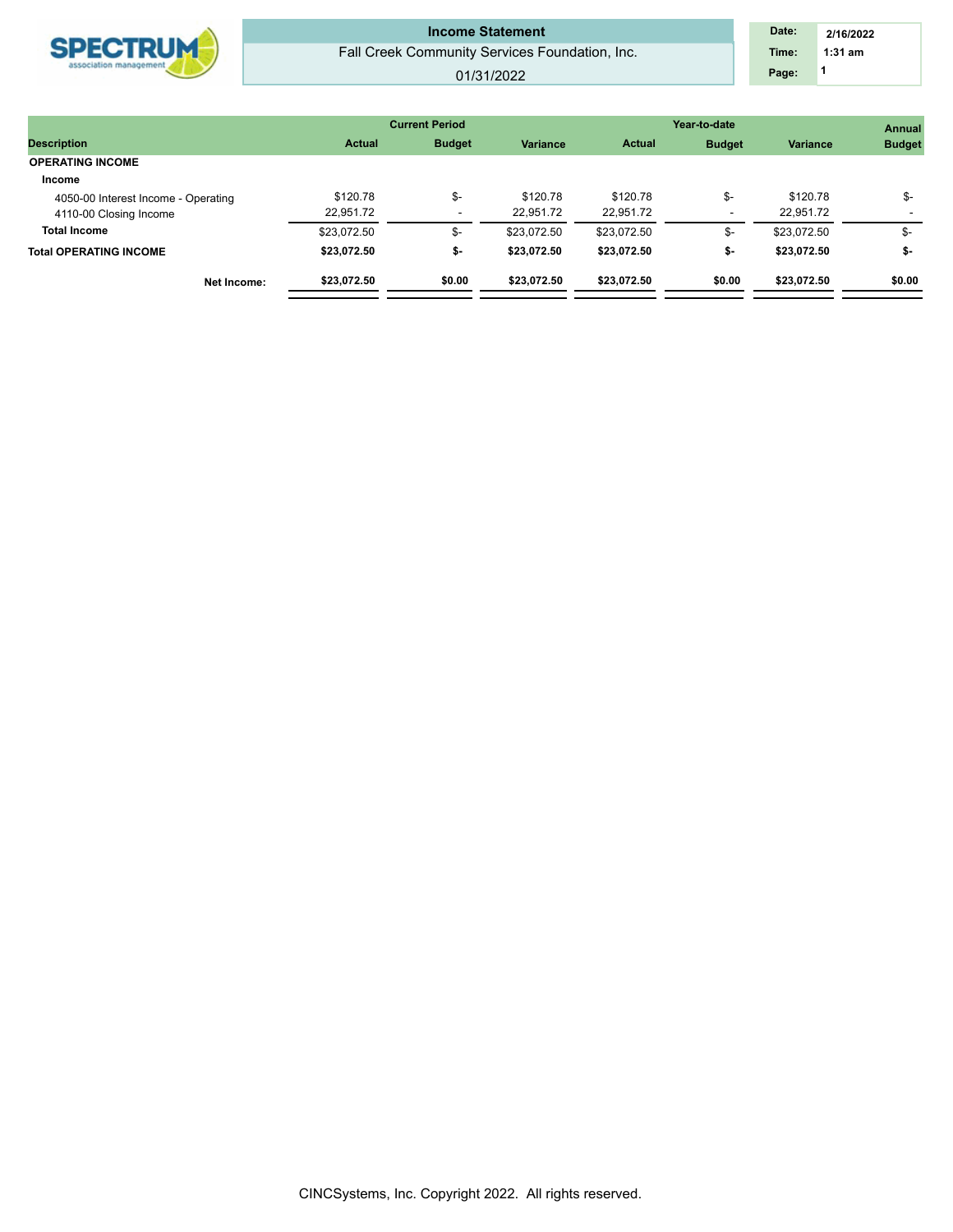| <b>SDECTRIM</b><br>association management | <b>Income Statement</b><br>Fall Creek Community Services Foundation, Inc.<br>01/31/2022 | Date:<br>Time:<br>Page: | 2/16/2022<br>$1:31$ am |
|-------------------------------------------|-----------------------------------------------------------------------------------------|-------------------------|------------------------|
|                                           |                                                                                         |                         |                        |

|               |               |                       |               | <b>Annual</b> |              |               |
|---------------|---------------|-----------------------|---------------|---------------|--------------|---------------|
| <b>Actual</b> | <b>Budget</b> | <b>Variance</b>       | <b>Actual</b> | <b>Budget</b> | Variance     | <b>Budget</b> |
|               |               |                       |               |               |              |               |
|               |               |                       |               |               |              |               |
| \$3.73        | \$-           | \$3.73                | \$3.73        | \$-           | \$3.73       | \$-           |
| \$3.73        | \$-           | \$3.73                | \$3.73        | \$-           | \$3.73       | \$-           |
| \$3.73        | \$-           | \$3.73                | \$3.73        | \$-           | \$3.73       | \$-           |
| \$3.73        | \$0.00        | \$3.73                | \$3.73        | \$0.00        | \$3.73       | \$0.00        |
|               |               | <b>Current Period</b> |               |               | Year-to-date |               |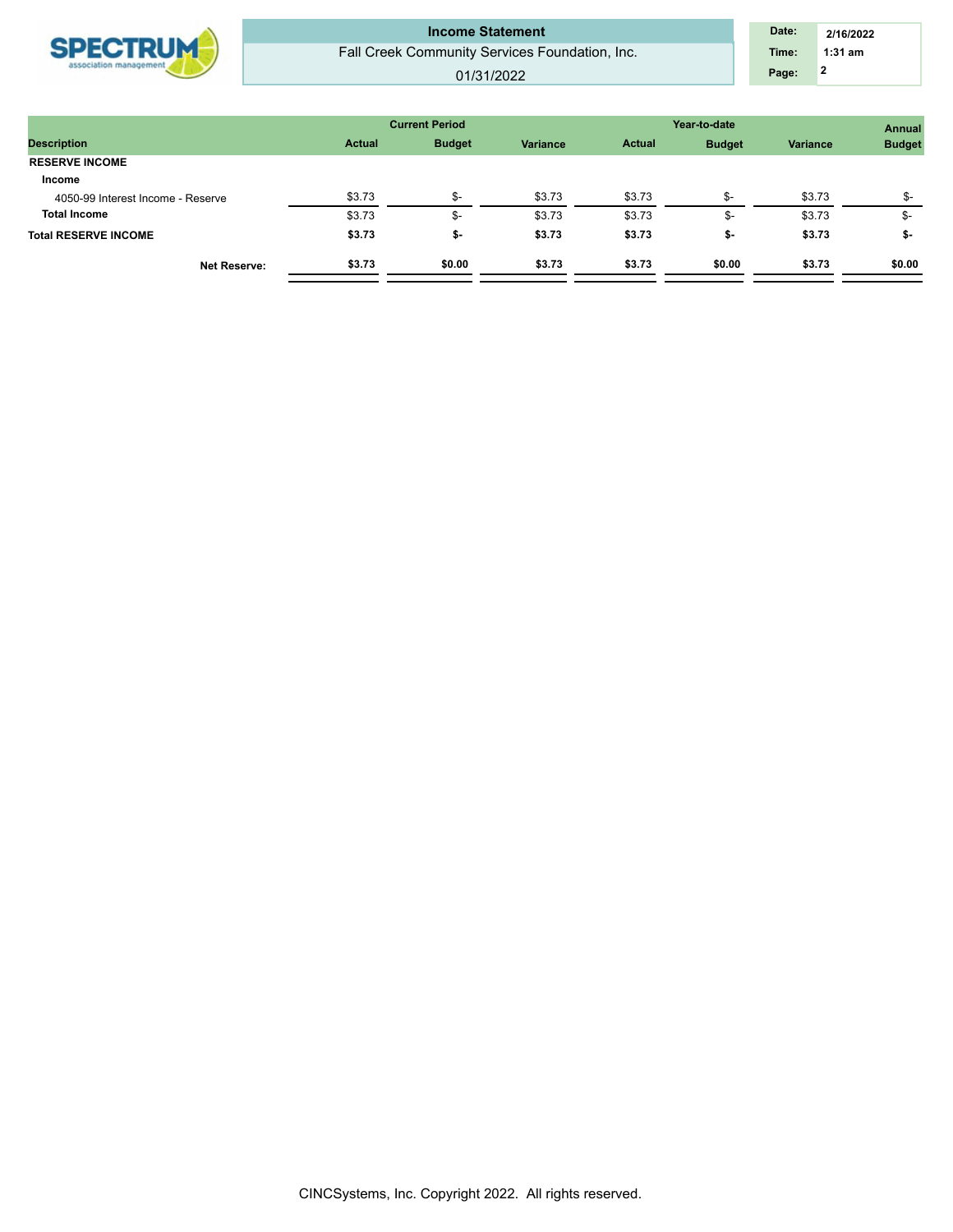

Fall Creek Community Services Foundation, Inc. Fiscal Period: January 2022 **Income Statement Summary - Operating Date: Date: Date: Date: 2/16/2022** 

**1 Time: 1:31 am Page:**

| <b>Account</b>                | January   | February                 | <b>March</b> | April                    | May                      | June                     | July                     | August                   | September                | <b>October</b>           | November                 | <b>December</b>          | Total     |
|-------------------------------|-----------|--------------------------|--------------|--------------------------|--------------------------|--------------------------|--------------------------|--------------------------|--------------------------|--------------------------|--------------------------|--------------------------|-----------|
| <b>OPERATING INCOME</b>       |           |                          |              |                          |                          |                          |                          |                          |                          |                          |                          |                          |           |
| Income                        |           |                          |              |                          |                          |                          |                          |                          |                          |                          |                          |                          |           |
| 4050-00 Interest Income -     | \$120.78  | \$-                      | .ኤ–          | ৬-                       | \$-                      | \$-                      | \$-                      | -ত                       | ৬-                       |                          | ъ-                       | .ኤ–                      | \$120.78  |
| Operating                     |           |                          |              |                          |                          |                          |                          |                          |                          |                          |                          |                          |           |
| 4110-00 Closing Income        | 22,951.72 | . .                      |              |                          |                          |                          | $\sim$                   |                          |                          |                          | $\sim$                   |                          | 22,951.72 |
| <b>Total Income</b>           | 23,072.50 |                          |              | $\overline{\phantom{a}}$ | $\sim$                   | $\overline{\phantom{a}}$ | $\sim$                   | $\overline{\phantom{a}}$ | $\overline{\phantom{a}}$ | $\overline{\phantom{a}}$ | $\overline{\phantom{a}}$ | $\overline{\phantom{a}}$ | 23,072.50 |
| <b>Total OPERATING INCOME</b> | 23,072.50 | $\overline{\phantom{a}}$ |              | $\overline{\phantom{a}}$ | $\overline{\phantom{a}}$ | $\overline{\phantom{a}}$ | . .                      | $\sim$                   |                          | $\sim$                   | $\overline{\phantom{a}}$ | $\sim$                   | 23,072.50 |
| Net Income:                   | 23,072.50 | . .                      |              |                          |                          | $\overline{\phantom{a}}$ | $\overline{\phantom{a}}$ | $\overline{\phantom{a}}$ |                          |                          | $\overline{\phantom{a}}$ |                          | 23,072.50 |